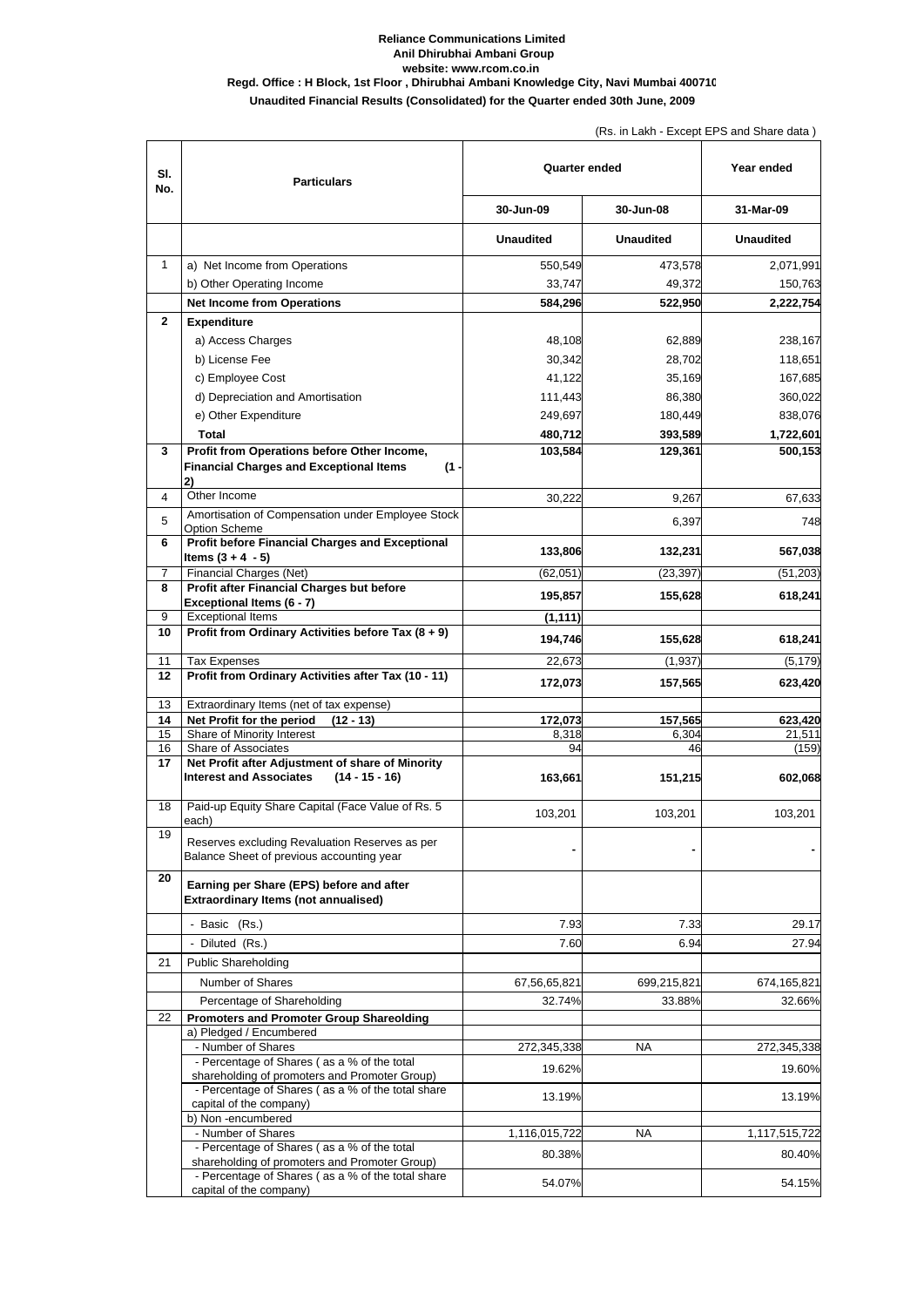| SI.<br>No. | <b>Particulars</b>                                                              | <b>Quarter ended</b> |                  | Year ended       |
|------------|---------------------------------------------------------------------------------|----------------------|------------------|------------------|
|            |                                                                                 | 30-Jun-09            | 30-Jun-08        | 31-Mar-09        |
|            |                                                                                 | <b>Unaudited</b>     | <b>Unaudited</b> | <b>Unaudited</b> |
| 23         | <b>Segment Revenue</b>                                                          |                      |                  |                  |
|            | a) Wireless                                                                     | 479,308              | 411,868          | 1,736,776        |
|            | b) Global                                                                       | 188,441              | 152,596          | 677,605          |
|            | c) Broadband                                                                    | 68,425               | 56,029           | 252,427          |
|            | d) Investments                                                                  | 7,840                | 8,150            | 31,507           |
|            | e) Others / Unallocated                                                         | 22,471               | 6,224            | 65,756           |
|            | <b>Total</b>                                                                    | 766,485              | 634,867          | 2,764,071        |
|            | Less: Inter segment revenue                                                     | 151,968              | 102,650          | 473,684          |
|            | <b>Income from Operations</b>                                                   | 614,517              | 532,217          | 2,290,387        |
| 24         | <b>Segment Results</b>                                                          |                      |                  |                  |
|            | Profit / (Loss) before Tax and Financial Charges from<br>each segment           |                      |                  |                  |
|            | a) Wireless                                                                     | 114,655              | 104,862          | 427,920          |
|            | b) Global                                                                       | 21,606               | 15,845           | 84,737           |
|            | c) Broadband                                                                    | 18,424               | 19,743           | 81,500           |
|            | d) Investments                                                                  | 7,840                | 8,150            | 31,507           |
|            | e) Others / Unallocated                                                         | (28, 719)            | (9, 972)         | (57, 878)        |
|            | <b>Total</b>                                                                    | 133,806              | 138,628          | 567,786          |
|            | Less: Amortisation of Compensation under Employee<br><b>Stock Option Scheme</b> | $\blacksquare$       | 6,397            | 748              |
|            | Less: Financial Charges (Net)                                                   | (62,051)             | (23, 397)        | (51, 203)        |
|            | Less: Exceptional Items                                                         | 1,111                |                  | $\blacksquare$   |
|            | <b>Total Profit before Tax</b>                                                  | 194,746              | 155,628          | 618,241          |
| 25         | <b>Capital Employed</b>                                                         |                      |                  |                  |
|            | (Segment assets - Segment liabilities)                                          |                      |                  |                  |
|            | a) Wireless                                                                     | 5,128,535            | 3,334,174        | 5,080,893        |
|            | b) Global                                                                       | 1,114,948            | 847,935          | 1,210,190        |
|            | c) Broadband                                                                    | 494,756              | 452,851          | 534,364          |
|            | d) Investments                                                                  | 839,915              | 743,140          | 956,055          |
|            | e) Others / Unallocated                                                         | 1,885,795            | 444,337          | 1,887,546        |
|            | <b>Total</b>                                                                    | 9,463,949            | 5,822,437        | 9,669,048        |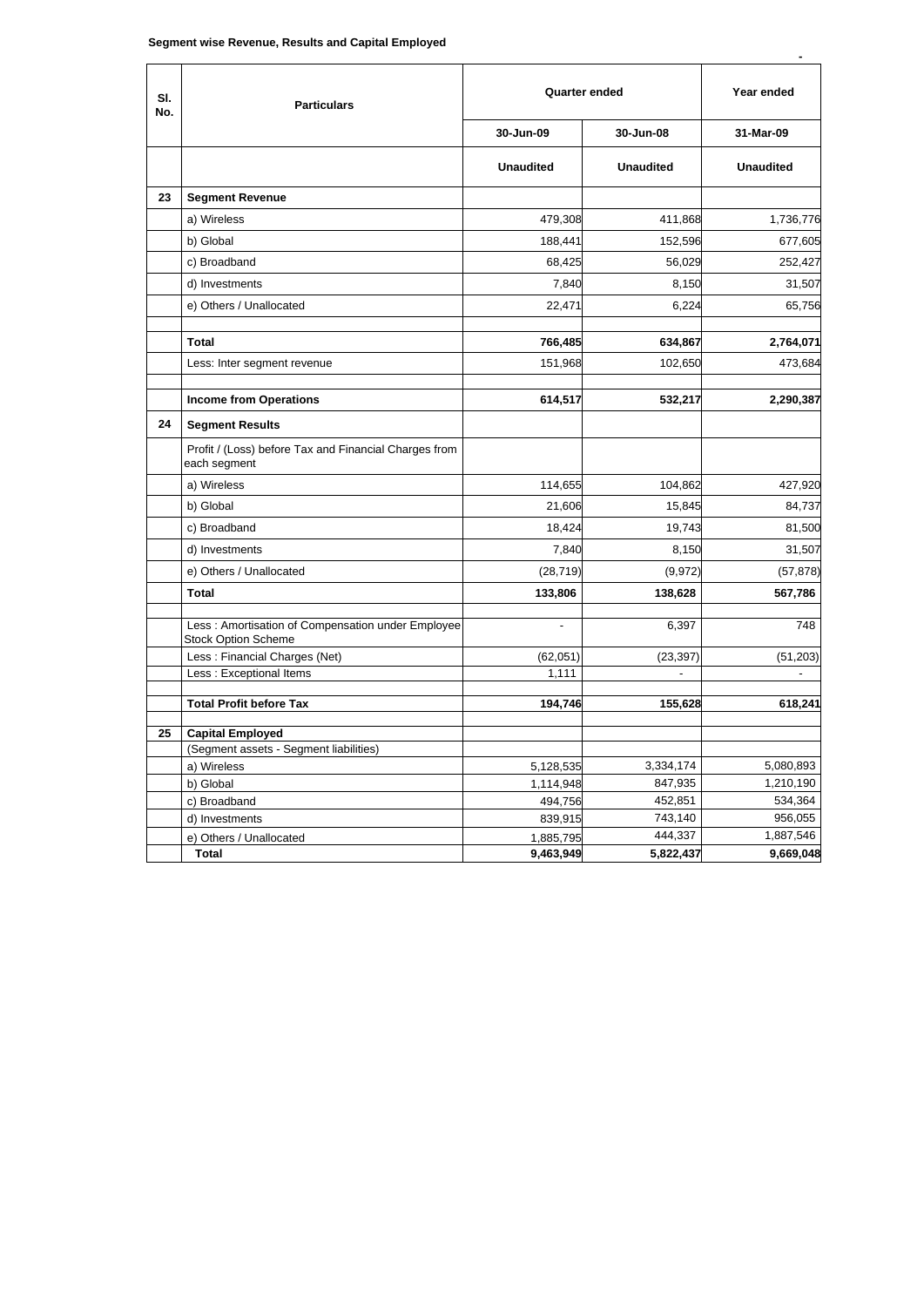## NOTES

- 1. Figures of the previous period have been regrouped and reclassified, wherever required.
- 2. On account of various factors including, in particular, an amendment to Schedule VI of the Companies Act, 1956 ("the Act") withdrawing the requirement to adjust changes in the amounts of liability relating to Loans and Liabilities in foreign currency attributable to Fixed Assets acquired by the Company in the cost of the said Fixed Assets, the Company has decided after the end of the Financial Year 2008 - 09 and after the approval of the Unaudited Financial Results for the Year ending on 31<sup>st</sup> March, 2009 that it would be more appropriate to account for the changes in the amounts of liabilities, consequent to changes in foreign exchange rates, as part of the profit or loss of the Company for the year in which the changes take place without adjusting the amount of the change in the cost of fixed assets. The accounting policy now adopted by the Company is in line with the Accounting Standard ("AS") 11, "The Effect of Changes in Foreign Exchange Rates" as also in line with the accounting policy adopted by the Company in the Previous Year ending  $31<sup>st</sup>$  March, 2008 and the accounting policy followed by the Company for similar changes relating to liabilities expressed in foreign exchange other than those relating to fixed assets.

Accordingly, in respect of the Year ending on  $31<sup>st</sup>$  March, 2009, Rs. 599,856 lakh being the foreign exchange difference relating to such loans/ liabilities, which were earlier adjusted in the cost of fixed assets, have now been charged to the Profit and Loss Account. Rs. 586,603 lakh has been withdrawn from the General Reserve of the Company in accordance with the terms of the Scheme of Arrangement between the Company and Reliance Infratel Limited approved by the Mumbai High Court on  $18<sup>th</sup>$  July, 2009 and consequently, there is no impact vis-à-vis profits of the year ended 31<sup>st</sup> March, 2009 of such charge except for consequential effects relating to Depreciation, etc. which have been appropriately dealt with. However, aforesaid adjustment by withdrawing from the General Reserve shall be reversed in case, for any reason, the Order does not become effective.

The revised accounting policy is continued in respect of the Current Year and the financial results for the Quarter ended on  $30<sup>th</sup>$  June, 2009 have been arrived at on the basis of the revised accounting policy.

The accounting treatment in relation to changes in amount of liabilities consequent to changes in foreign exchange rates was the subject matter of reference in the Review Report of the Auditors for the previous Quarter ending on March 31, 2009.

3 During the quarter, the Company has repurchased and cancelled 297 Foreign Currency Convertible Bonds (FCCBs) of USD 1,00,000 each, at a discount. This has resulted in a saving of Rs. 2,449 lakh which has been reflected as part of Other Income. Consequent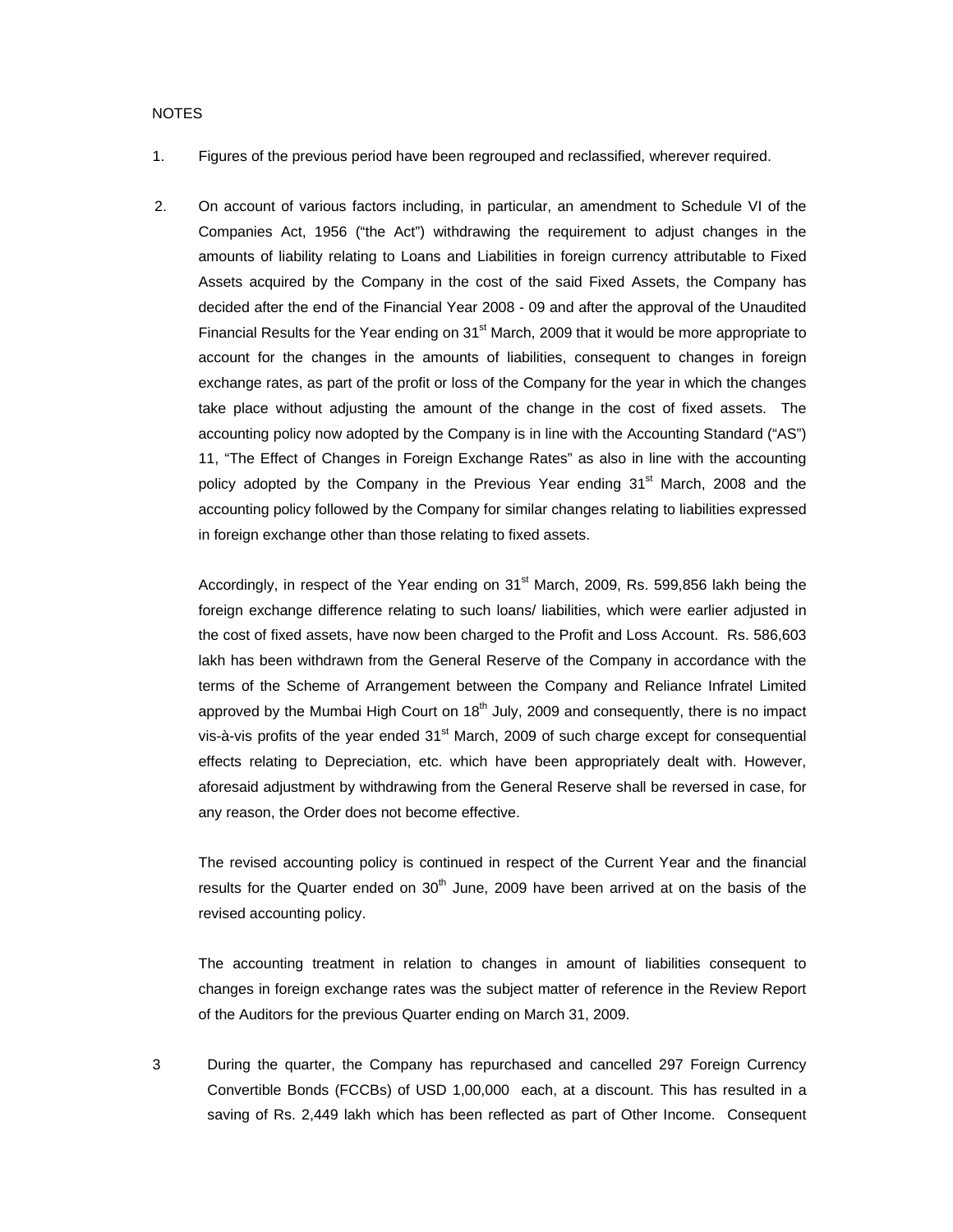upon such repurchase and cancellation, the Company's obligations to convert the said FCCBs into Shares, if so claimed by the FCCB Holders and/ or to redeem the same in foreign currency, have come to an end vis-à-vis the cancelled FCCBs.

4 (i) Pursuant to the Scheme of Amalgamation under Section 391 to 394 of the Companies Act, 1956 sanctioned by the Honourable High Court of Bombay vide Order dated  $3<sup>rd</sup>$  July, 2009, Reliance Gateway Net Limited ("RGNL"), a Wholly Owned Subsidiary of the Company has been amalgamated into the Company with effect from the Appointed Date as  $31<sup>st</sup>$  March, 2009. As required by the Scheme, the Company has considered the accounting effects of the Scheme into unaudited accounts for the year ended as at 31<sup>st</sup> March, 2009.

All the assets and liabilities as appearing in the books of the RGNL as on the Appointed Date have been recorded at their respective fair values by the Company. Excess of Rs. 1,433,205 lakh arising on such transfer of assets and liabilities, in proportion to its Shareholding in Reliance Globalcom Limited, Bermuda, after making the adjustment, in accordance with the Scheme, for cancellation of investments of Rs. 2,09,643 lakh in RGNL and net effect on revaluation of assets and liabilities of the Company selected by the Board as required to be revalued for this purpose ("Identified Assets") of Rs. 1,275,481 lakh has been credited to General Reserve, to be dealt with in accordance with the Scheme.

Further to the above, during the current quarter, additional depreciation of Rs. 28,934 lakh arising on account of fair valuation of Identified Assets, have been adjusted by drawing an equivalent amount from General Reserve, leaving no impact on Profit and Loss Account of the Company.

- (ii) Pursuant to the Scheme of Arrangement ("the Scheme") under Section 391 to 394 of the Companies Act, 1956 sanctioned by the Honourable High Court of Bombay vide Order dated 19th June, 2009, the Treasury Activities, as defined in the Scheme, of Reliance Communications Infrastructure Limited ("RCIL"), a wholly owned subsidiary of the Company have been transferred and vested into Reliance Telecom Limited ("RTL"), a wholly owned subsidiary of the Company with effect from the Appointed Date as 1st April, 2008. Since the Scheme between two wholly owned subsidiaries of the Company does not involve any movement of assets or liabilities to any company outside the group controlled by the Company, RTL is not required to issue any shares or pay any consideration to either RCIL or to its shareholders.
- (iii) Pursuant to the Scheme of Arrangement ("the Scheme") under Section 391 to 394 of the Companies Act, 1956 sanctioned by the Honourable High Court of Bombay on  $18<sup>th</sup>$  July, 2009, the Optic Fiber Undertaking, as defined in the Scheme, of the Company has been transferred and vested into Reliance Infratel Limited ("RITL"), a subsidiary of the Company with effect from the Appointed Date as  $1<sup>st</sup>$  April, 2008.